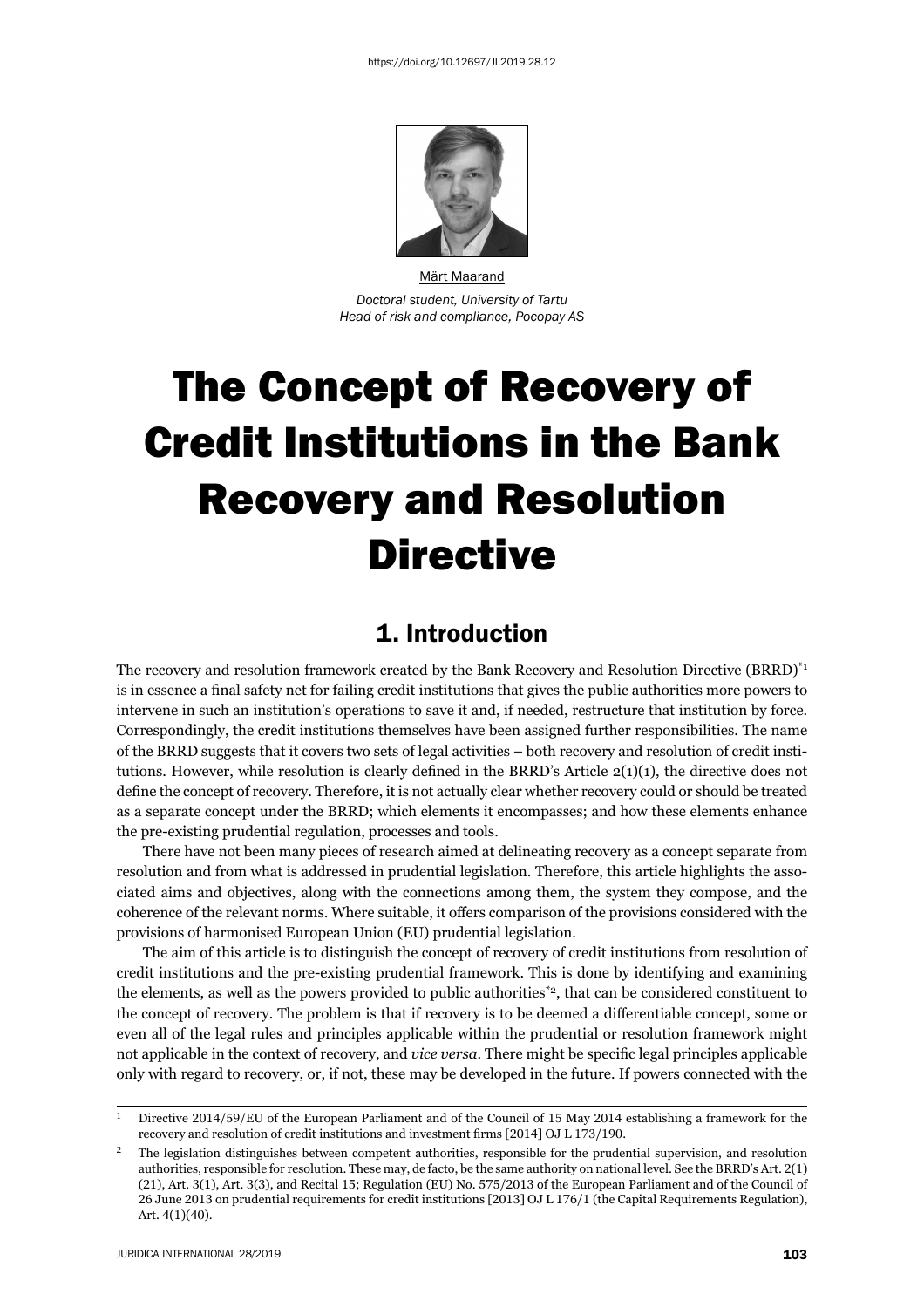concept of recovery are to be exercised by the authorities, the question of following appropriate rules and principles has a direct connection with state liability. Also, it could be technically less complicated to lay down legal requirements or rules for specifically dealing with only the recovery process, while also granting the powers related to recovery as a whole to new or other authorities, should this be needed. Although these topics beyond differentiating the recovery framework from the resolution and prudential ones do not strictly belong to the scope of this article, defining the limits of recovery should lay solid groundwork for examining these topics in depth in the future.

The starting point for the article is the proposition that recovery can be distinguished as a differentiable concept in the BRRD. Recovery could be handled as a distinguishable stage and a set of actions in the regulatory structure consisting of two connected phenomena – recovery planning and early intervention measures. Accordingly, the article employs the following structure: The distinction of recovery as a concept of its own is dealt with in the first main section, and each phenomenon is then dealt with in its own section. Recovery planning and its main principles are covered in the second main section, and early intervention measures and how these broaden the powers of the authorities are examined in the final one.

## 2. Recovery of a credit institution as a differentiable concept

While according to Recital 7 to the Capital Requirements Regulation and Recital 34 to the Capital Requirements Directive (CRD IV)<sup>\*3</sup> the main overall goal of prudential supervision is to ensure financial stability by, among other things, avoiding insolvency of credit institutions, it is nonetheless obviously inevitable that regulations, regulators, and institutions themselves cannot assure that no credit institution ever nears or reaches insolvency. The BRRD and the Single Resolution Mechanism (SRM) Regulation\*4, together with relevant EU and national law, deal with these situations beyond the 'normal' – preparation for upcoming crisis; early intervention; and, if needed, as it is described by the Single Resolution Board, ensuring orderly resolution of failing banks with minimal costs for taxpayers and to the real economy.\*5 The European Parliament has accurately stated that, while the BRRD sets the framework for all banks in the European Union, the SRM Regulation defines the unified resolution procedure for institutions within the euro area and constitutes the second pillar of the banking union.\*6 One can state in summary that recovery stands somewhat in between the pre-existing conventional financial supervision system, on one hand, and the resolution system, on the other – laying obligations on the relevant businesses and extending competent authorities' powers in situations beyond the normal but immediately preceding possible resolution processes.

According to the summary of impact assessment for the proposal of a BRRD, the first objective of the bank recovery and resolution framework was to ensure that bank failures are avoided as far as possible and that the authorities and banks are prepared for adverse developments.\*7 It has been proposed that, to reduce the chances of the resolution-stage mechanisms needing to be invoked, it is important for actions in the resolution stage to be complemented by a phase of heightened supervisory involvement.\*8

<sup>&</sup>lt;sup>3</sup> Directive 2013/36/EU of the European Parliament and of the Council of 26 June 2013 on access to the activity of credit institutions and the prudential supervision of credit institutions and investment firms [2013] OJ L 176/338.

Regulation (EU) No 806/2014 of the European Parliament and of the Council of 15 July 2014 establishing uniform rules and a uniform procedure for the resolution of credit institutions and certain investment firms in the framework of a Single Resolution Mechanism and a Single Resolution Fund [2014] OJ L 225/1 (SRM Regulation).

<sup>ɶ</sup> This involves the Single Resolution Mechanism (SRM). See 'The SRM: A European Solution for Ending "Too Big to Fail"', available at https://srb.europa.eu/en/content/single-resolution-mechanism-srm, accessed on 30 April 2019.

See Andrej Stuchlik, 'Amending the Bank Resolution Framework – BRRD and SRMR', EU Legislation in Progress Briefing, First Edition, 6 June 2017, p. 2. Available at http://www.europarl.europa.eu/RegData/etudes/BRIE/2017/603958/ EPRS\_BRI%282017%29603958\_EN.pdf, accessed on 30 April 2019.

<sup>ɸ</sup> European Commission, 'Summary of the Impact Assessment Accompanying the Document Proposal for a Directive of the European Parliament and of the Council Establishing a Framework for the Recovery and Resolution of Credit Institutions and Investment Firms and Amending Council Directives  $77/91/EEC$  and  $82/891/EC$ , Directives  $2001/24/EC$ ,  $2002/47/$ EC, 2004/25/EC, 2005/56/EC, 2007/36/EC and 2011/35/EC and Regulation (EU) No 1093/2010', SWD (2012) 167 final, p. 3.

See Martin Čihák, Erlend Nier, 'Resolving Problem Banks: A Review of the Global Evidence' in Charles Goodhart et al. (eds), *Central Banking at a Crossroads: Europe and Beyond (Anthem Press 2014), p. 114. – DOI: https://doi.org/10.26530/* oapen\_626351.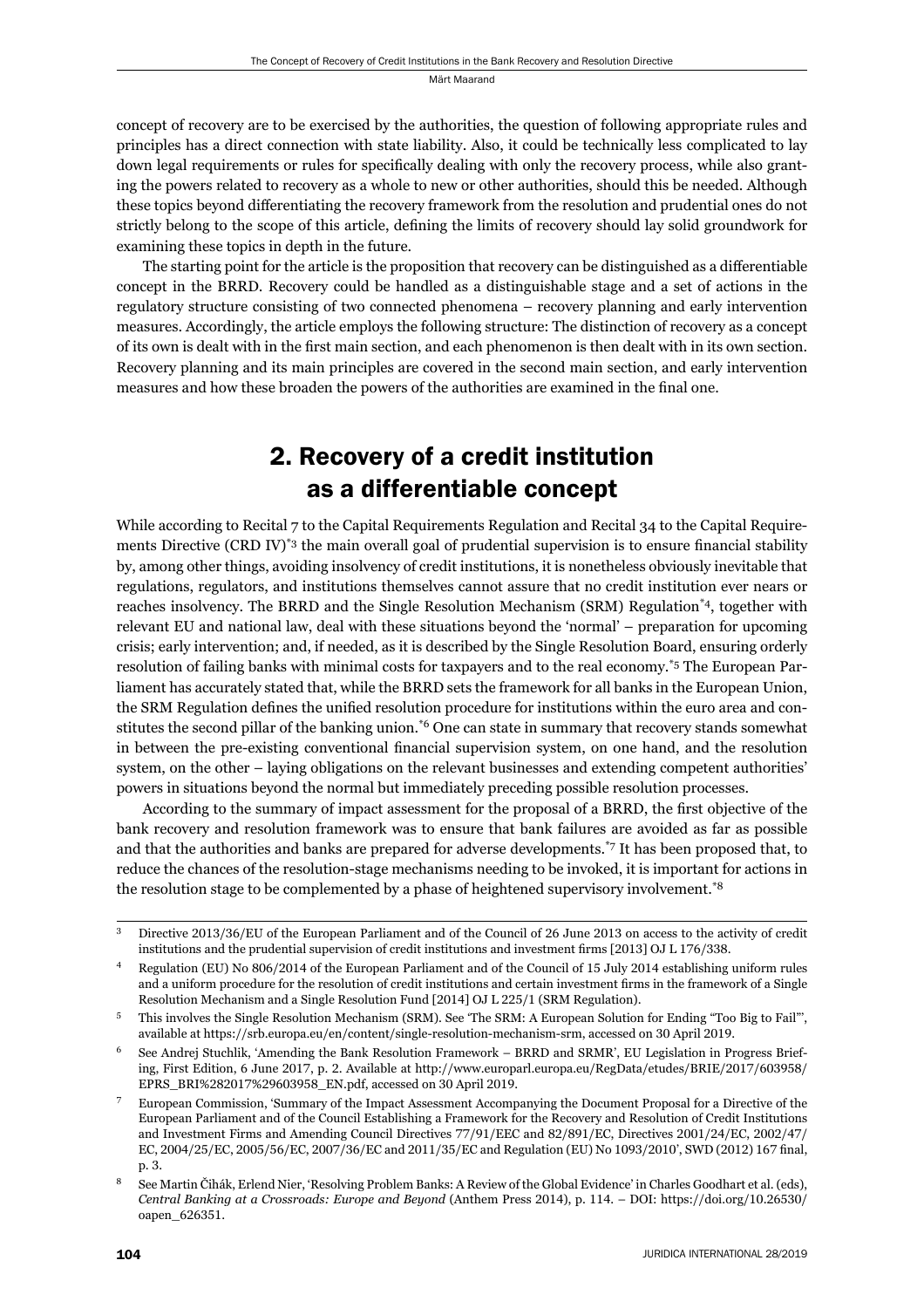Although the term is prominent in the title, it is not quite clear what is meant by 'recovery' for credit institutions in the BRRD. The BRRD does not clearly define what this recovery is, nor is it specified as a goal or a process or with regard to what elements it consists of. On one hand, the credit institution's recovery may be understood to be an overall goal for the processes covered by the BRRD, not a distinct phase as such, but there might be another feasible and quite appropriate interpretation. In a situation wherein regulatory requirements and prudential supervision have failed to have the desired effect, recovery could be understood as a process and as the first phase of dealing with a credit institution faced with immediately foreseen troubles or problems that are already hampering the institution with the aim of avoiding failure.

Recitals 1 and 12 to the BRRD refer to a recovery and resolution framework; likewise, Recital 6 mentions recovery and resolution tools in the same breath. It could be argued that this indicates, perhaps even expressly, an intention to distinguish between recovery and resolution as two separate stages and processes covered by the BRRD. Also, as will be examined below, recovery plans are important elements of the framework in question. It would be against all logic to regulate a plan for something that does not exist. If recovery is indeed a stage or a process of its own, what does it consist of?

According to the impact assessment accompanying the BRRD proposal, three key stages need to be considered in the context of a bank recovery and resolution framework: (i) preparation and prevention, (ii) early intervention, and (iii) resolution.\*9 If recovery is to be considered a distinguishable phase, does this entail a recovery phase composed simply of preparation, prevention, and early intervention stages? The recitals generate even more confusion in respect of the relation between early intervention and recovery. In Recital 39 to the BRRD, recovery and early intervention are presented as separate phases. At the same time, Recital 22 states that the recovery plan should cover measures to be taken by the management of the institution where the conditions for early intervention are met and therefore indicates that early intervention could be part of the recovery phase.

Let us begin by considering the three-way split referred to above. In the European Commission's eyes, the two aspects of the first of the three stages – preparation and prevention – are distinct elements together aiming to prevent the development of a crisis.<sup>\*10</sup> Under this concept, the preparation includes a voluntary intra-group financial support agreement framework and contingency planning, while the prevention powers are intended for ensuring that banks are resolvable in the event of failure.\*11 Indeed, Title II of the BRRD covers just such a preparation phase in its first three chapters, respectively, with that phase including recovery planning and resolution planning, questions of resolvability, and intra-group financial support. As for the second element, the crisis prevention measures are specified, in Article  $2(101)$  of the BRRD, to be the exercise of powers to direct removal of deficiencies or impediments to recoverability under Article 6(6); the exercise of powers to address or remove impediments to resolvability under Articles 17 or 18; application of an early intervention measure under Article 27; appointment of a temporary administrator under Article 29; and exercise of the write-down or conversion powers under Article 59.

That early intervention measures are encompassed by the concept of recovery is not explicitly evident from the text of the BRRD, and different interpretations are possible. For example, in Estonian national legislation, the regulation covering recovery planning is structurally part of the prevention measures<sup>\*12</sup> while early intervention is addressed in the chapter dealing with resolution planning.<sup>\*13</sup> It is visible from the impact assessment for the BRRD proposal that the goal behind introducing new powers of the authorities, denoted as early intervention measures, was to develop the existing framework further so that supervisors would be able to intervene at an even earlier stage and would be equipped with an expanded list of tools and powers designed to prevent the further deterioration of financial difficulties in banks.\*14 Crucially, however,

European Commission, 'Impact Assessment Accompanying the Document Proposal for a Directive of the European Parliament and of the Council Establishing a Framework for the Recovery and Resolution of Credit Institutions and Investment Firms and Amending Council Directives  $77/91/EEC$  and  $82/891/EC$ , Directives  $2001/24/EC$ ,  $2002/47/EC$ ,  $2004/25/EC$ , 2005/56/EC, 2007/36/EC and 2011/35/EC and Regulation (EU) No 1093/2010', SWD (2012) 166 final (Impact Assessment), p. 12.

<sup>10</sup> *Ibid.*, p. 60.

ɲɲ *Ibid*.

 $12$  Finantskriisi ennetamise ja lahendamise seadus (Financial Crisis Prevention and Resolution Act). RT I, 19.03.2015, 3, 52; RT I, 13.03.2019 (in Estonian; English text available at https://www.riigiteataja.ee/en/eli/501042019019/consolide, accessed on 30 April 2019), Chapter 2, Division 1.

<sup>&</sup>lt;sup>13</sup> *Ibid.*, Chapter 3, Division 3.

<sup>&</sup>lt;sup>14</sup> Impact Assessment (see Note 9), p. 60.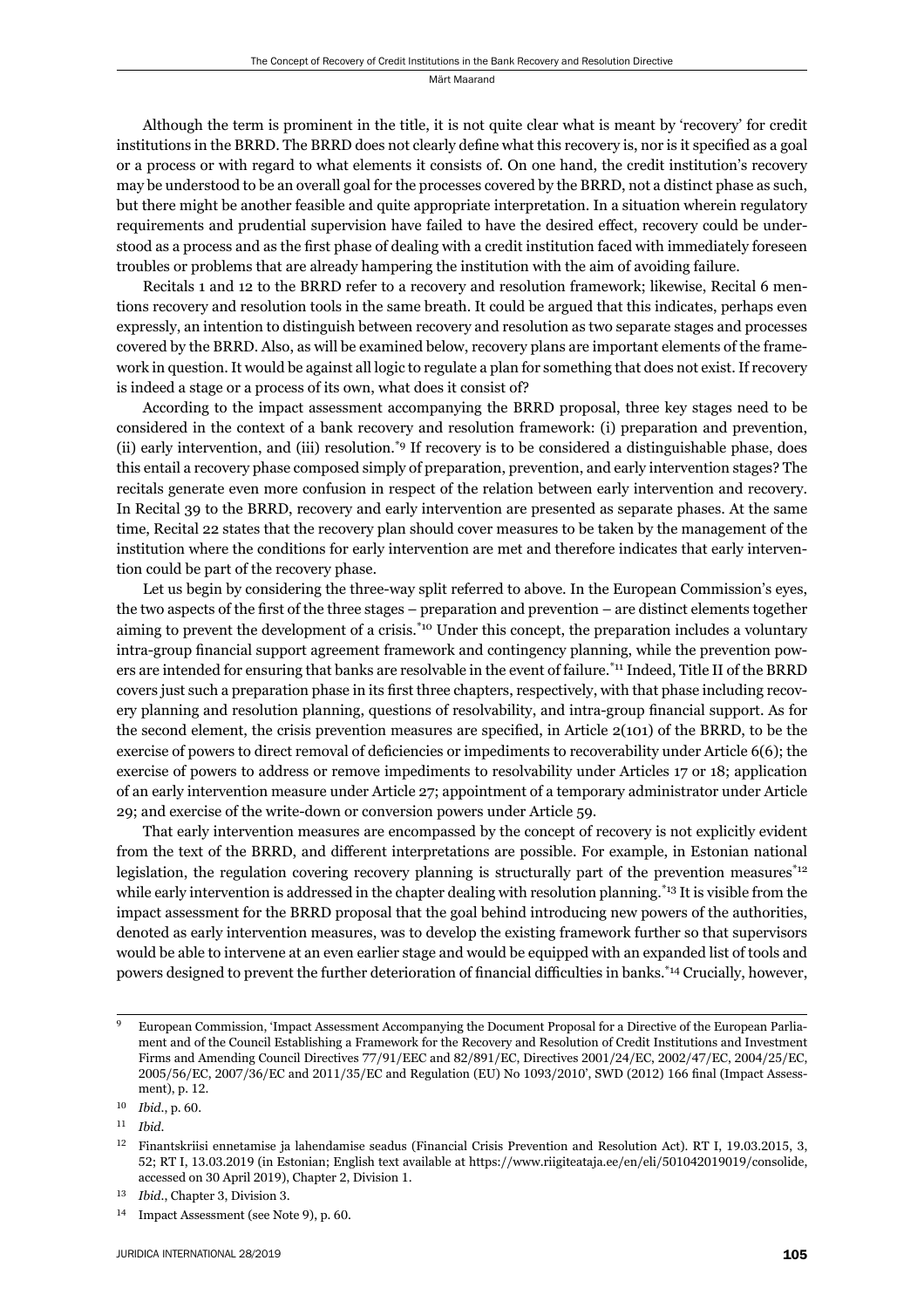the implementation of recovery plans is directly bound to the early intervention measure of right to require implementation of arrangements or measures set out in the recovery plans, as laid out in Article 27(1)(a) of the BRRD.\*15 This clearly indicates that the early intervention stage should be considered a central part of recovery of a credit institution.

Let us return to the crisis prevention measures listed earlier in the article. While Article 6(6) of the BRRD deals with deficiencies in recovery plans, articles 17 and 18 cover powers to remove or otherwise address impediments to resolvability, and Article 59 deals with one of the resolution tools that is quite clearly part of resolution and resolution planning, articles 27 and 29 seem to have another purpose. The latter two articles of the BRRD are structured as part of the early intervention regulations, which means that the crisis prevention phase and early intervention overlap with each other at least partially. The preparation and prevention involve both the recovery and the resolution part of the framework, while early intervention measures form one component of crisis prevention measures. From this it can be concluded that the proposed three-stage division intended by the directive's authors is more a description of the order of steps, and it does not give us a satisfactory explanation of the differences among prudential supervision, recovery, and resolution. Nonetheless, early intervention could be considered to fall under the recovery concept.

On the other hand, recovery can be separated from the prudential supervision and resolution process in terms of function. The preparation and prevention were designed to be part of ongoing supervision by authorities.\*16 On the recovery side, this design was intended to include introduction of recovery plans and supervision of these plans designed to ensure that banks have strategies in place that enable them to take early action to restore their long-term viability in the event of material deterioration of their financial situation.<sup>\*17</sup> With regard to resolution, the approach was meant to include the preparation of resolution plans that would set out options for resolving the institution.<sup>\*18</sup> As can be seen from articles  $27(1)$  and  $2(1)(21)$ , the recovery planning and early intervention measures are placed at the disposal of competent authorities, while, according to Articles  $2(1)(18)$ ,  $2(1)(19)$ ,  $2(1)(20)$ ,  $2(1)(102)$  and Title IV of the BRRD, the powers and tools for dealing with crisis management and resolution are entrusted to the resolution authority. When an action beyond the usual ongoing supervision is needed, the early intervention measures come into play from the recovery side, while resolution as a separate concept is the purview of the resolution authority. Even if some elements are grouped or defined differently in some states, the functions' distinction remains intact.

It can be concluded that the recovery of a credit institution in the meaning of the BRRD can be distinguished by function as, on the institution's side, drawing up and following recovery plans and, on the authorities' part, conducting supervision over recovery planning and employing early intervention measures. From here, one can take a closer look at the two elements of the recovery system for credit institutions.

## 3. Recovery planning

### 3.1. The core principles of recovery planning

According to Article 5(1) of the BRRD, institutions not part of a group subject to consolidated supervision are required to draw up and maintain a recovery plan providing for measures to be taken by the institution to restore its financial position following a significant deterioration of its financial situation.<sup>\*19</sup> Article  $5(2)$ of the BRRD sets the requirement that the institutions must update their recovery plans at least annually or after a substantial change, while competent authorities may require institutions to update their recovery plans more frequently. There is a separate requirement at group level for parent undertakings to draw up and submit to the consolidating supervisor a group recovery plan in accordance with Article  $7(1)$  of the

<sup>&</sup>lt;sup>15</sup> This applies to the Estonian law also – see the Financial Crisis Prevention and Resolution Act, §36(4)(1).

<sup>&</sup>lt;sup>16</sup> Impact Assessment (see Note 9), p. 8.

<sup>17</sup> *Ibid.*, p. 64.

ɲɹ *Ibid*.

<sup>&</sup>lt;sup>19</sup> The scope of the BRRD covers more entities than credit institutions alone, although this paper is limited to considering credit institutions only. For the list of entities covered, see the BRRD's Art. 1(1) and the corresponding points of Art. 2(1).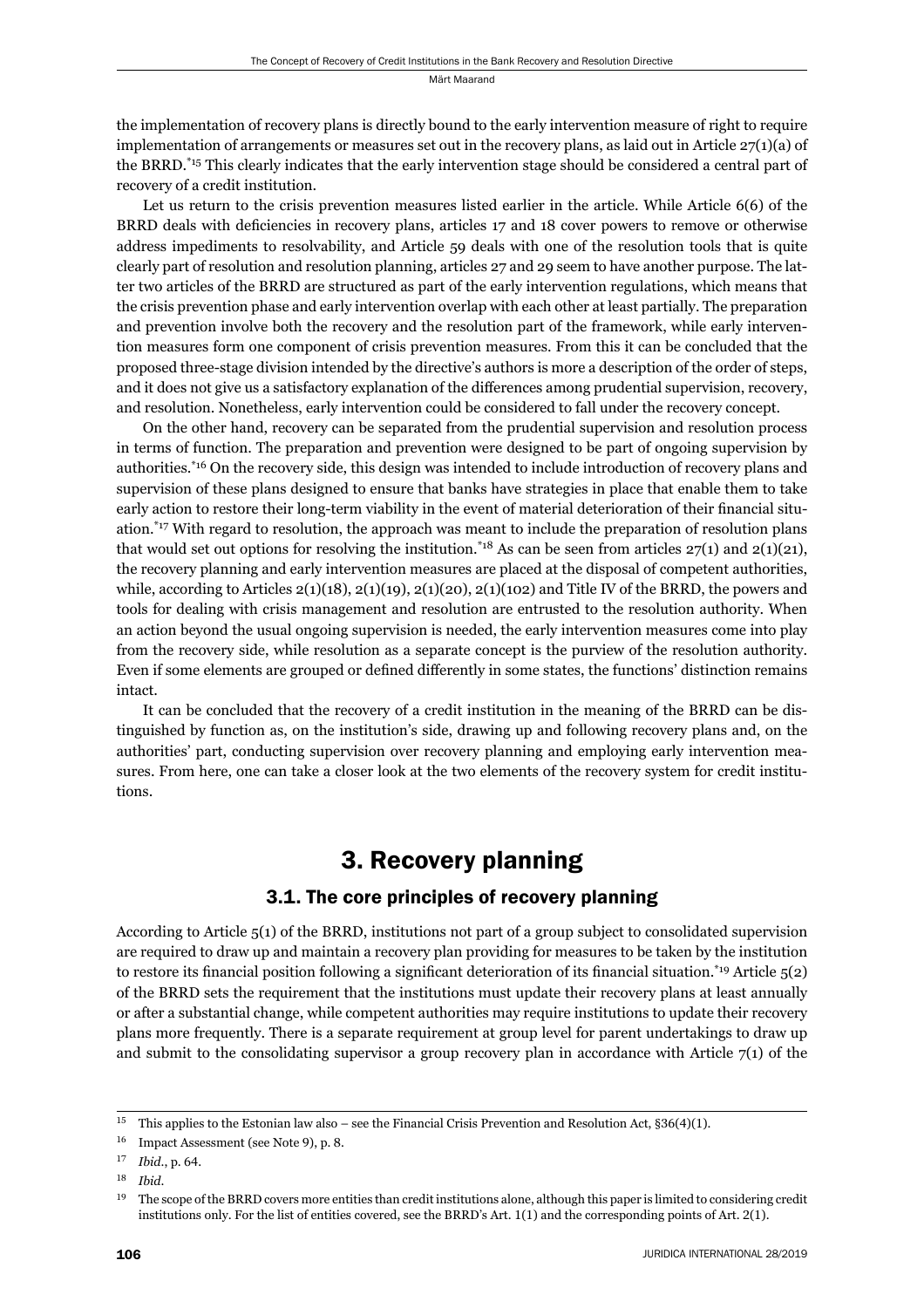BRRD. At both individual-institution level and group level, the recovery plan must comprise several specific elements unless the institution has been allowed by the competent authority to exclude some of them.\*20

The authors of the BRRD had in mind the idea of recovery plans as a way to ensure that banks have strategies in place that enable them to take early action to restore their long-term viability in the event of a material deterioration of their financial situation, while recovery plans should make it less likely that a bank ends up requiring intervention in its affairs.<sup>\*21</sup> The name 'recovery plan' is self-explanatory; the main purpose is, of course, to plan the recovery. But, as there are various rules and requirements the recovery plan must comply with, it cannot be just a formal document with arbitrary content. These requirements are laid down foremost in the BRRD, national legislation, and the guidelines of the European Banking Authority (EBA).\*22

One can identify three important principles that must be considered in drafting and assessment of the recovery plan. The first of these, found in Recital 21 to the BRRD, is that the recovery plans should be detailed and based on realistic assumptions applicable in a range of robust and severe scenarios. Article 5(6) of the BRRD states that recovery plans have to contemplate a range of scenarios of severe macroeconomic and financial stress relevant to the institution's specific conditions including system-wide events and stress specific to individual legal persons and to groups and that these plans must include appropriate conditions and procedures to ensure the timely implementation of recovery actions as well as a wide range of recovery options. From this a presumption can be deduced that recovery plans should be realistic and precise plans of action presenting thought-through substance, realistic steps, and achievable goals. Also, a recovery plan should include provisions for real sources of additional liquidity or funds, and, therefore, institutions may be forced to make prior arrangements involving contracts to ensure availability of the resources needed in the event of applying the recovery plan. This principle is illustrated by Article 9(1) of the BRRD, dealing with the points at which the appropriate actions referred to in the plan may be taken. Further, the EBA has published guidelines on the minimal list of qualitative and quantitative recovery plan indicators.\*23

The second principle can be found in the same BRRD recital as the first: a recovery plan should be applied proportionately, reflecting the systemic importance of the institution or the group and its interconnectedness, including through mutual guarantee schemes. Although proportionality is regarded as a general principle of EU law<sup>\*24</sup> laid down in the European Union Treaties<sup>\*25</sup>, the language lists particular aspects to be considered when one is assessing a recovery plan. This principle has been given its strongest material form in Article 4 of the BRRD, which refers to the possibility of the authorities applying simplified obligations for certain institutions with regard to recovery planning. Specification is provided by EBA guidelines on the application of simplified obligations.<sup>\*26</sup> More specific emphasising of the proportionality principle is found in Article 6(7) of the BRRD, regarding measures that competent authorities are permitted to take after the assessment of recovery plans. On one hand, the more important a credit institution or a group is systemically, the more comprehensive its recovery plan should be, and more rigorous measures on the competent authority's part are foreseen accordingly. At the same time, it lays down conditions and points of discretion for relieving some institutions of certain obligations.

The meaning and limits of resolution planning can be derived from the third principle – according to BRRD Article  $5(3)$  recovery plans shall not assume any access to or receipt of extraordinary public financial support. The logic clearly proceeds from the above-mentioned purposeful aim for the recovery and resolution system to avoid using taxpayer money as much as possible, and this distinguishes recovery phase from resolution phase, where using public funds is not out of the question.\*27

<sup>&</sup>lt;sup>20</sup> For the minimal list of elements, see the BRRD's Art.  $5(5)$ , Art.  $7(5)$ , and Annex A.

 $21$  Impact Assessment (see Note 9), pp. 64, 94.

<sup>&</sup>lt;sup>22</sup> The EBA is an independent EU body that does not supervise the subject institutions *per se* but does have important guidance, standard-setting, and legislative roles, along with some tasks related to oversight of national authorities. See Regulation (EU) No 1093/2010 of the European Parliament and of the Council of 24 November 2010, establishing a European Supervisory Authority (European Banking Authority) [2010] OJ L 331/12, Art. 1(1) and articles 2, 3, 8, 9, 10, 15, 16, and 173.

<sup>&</sup>lt;sup>23</sup> EBA guidelines on the minimum list of qualitative and quantitative recovery plan indicators of 23 July 2015, EBA/GL/2015/02.

<sup>&</sup>lt;sup>24</sup> Tor-Inge Harbo, 'The Function of the Proportionality Principle in EU Law' [2010], Vol. 16, No. 2, March 2010, European *Law Journal* pp. 158, 159. – DOI: https://doi.org/10.1111/j.1468-0386.2009.00502.x.

 $^{25}$  Consolidated version of the Treaty on European Union [2012] OJ C 326/13, Art.  $5(1)$  and  $5(4)$ ; Protocol (No. 2) on the application of the principles of subsidiarity and proportionality [2012] OJ C 326/206.

<sup>&</sup>lt;sup>26</sup> EBA guidelines on the application of simplified obligations under Article 4(5) of Directive 2014/59/EU of 16 October 2016, EBA/GL/2015/16.

<sup>&</sup>lt;sup>27</sup> See, for example, government financial stabilisation tools and public equity support tools in the BRRD's articles 56 and 57.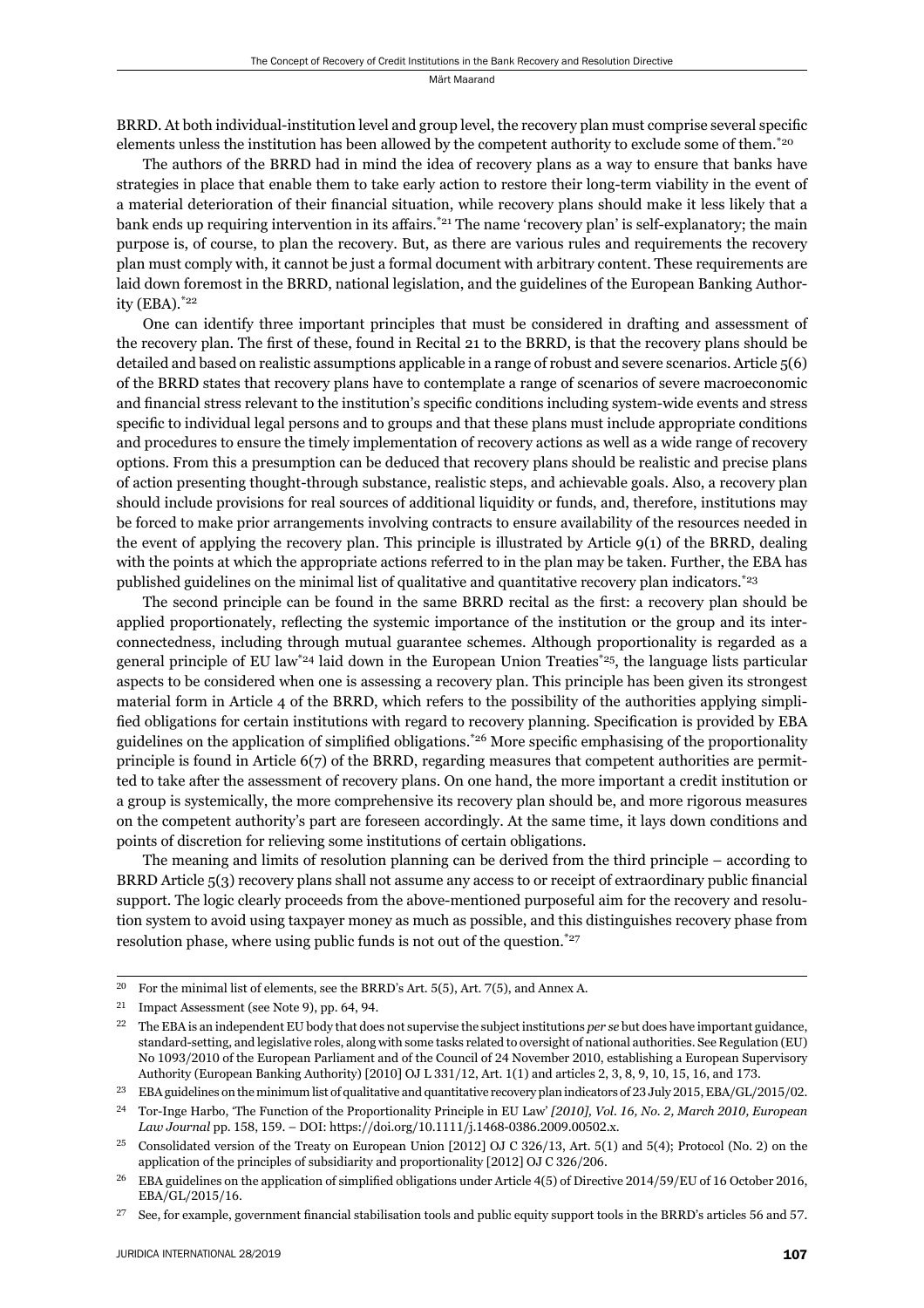#### 3.2. Supervision over obligations related to recovery plans

As mentioned, the institutions are responsible for drawing up recovery plans themselves, but these plans are made subject to assessment by the competent authority, pursuant to Article 6 of the BRRD. More specifically, according to Article  $6(1)$ , institutions are required to submit their recovery plans to the competent authorities for complete assessment. According to Article 6(2)(a) of the BRRD and the directive's Recital 21, that assessment includes evaluating whether the plan is comprehensive and is reasonably likely to maintain or restore the institution's viability, and the financial position of the institution or of the group, taking into account the preparatory measures that the institution has taken or has planned to take. Also, under Article  $6(2)(b)$  of the BRRD, the process includes examining whether the plan and specific options within the plan are reasonably likely to be implemented quickly and effectively in situations of financial stress and avoiding to the maximum extent possible any significant adverse effect on the financial system, including in scenarios which would lead other institutions to implement recovery plans within the same period. According to Article 8(1) and 8(2) of the BRRD, the review and assessment of group recovery plans are a joint responsibility of the consolidating supervisor and competent authorities of subsidiaries, but Article 8(3) of the BRRD clarifies that in the absence of a joint decision the final responsibility lies with the consolidating supervisor.

It is important to note that the competent authorities do not have the capacity to change the recovery plans themselves. Compelling changes to recovery plans is structured as a multi-level process, which is set out in articles 5 and 6 of the BRRD. According to the respective provisions, if a recovery plan is assessed to have deficiencies, the competent authorities have the power to require the institution to submit a revised plan. Next, if the problems persist in the revised plan, the competent authority may direct the institution to make specific changes to the plan. If this nevertheless results in absent or adequate recovery plan, the competent authority may then direct the institution to reduce the risk profile of the institution, including liquidity risk; to enable timely recapitalisation measures; to review the institution's strategy and structure; to make changes to the funding strategy so as to improve the resilience of the core business lines and critical functions; or to make appropriate changes to the governance structure of the institution. While the competent authority may not change the recovery plan, it therefore does possess levers for adjusting the institution's business and structure in response to the recovery plan submitted.

## 4. Early intervention measures

It is still very much possible that, irrespective of meticulous compliance with prudential requirements, the financial situation of an institution continues to deteriorate. Early intervention is the active phase after preparatory resolution planning and is tied to resolution plans being the means of activating a resolution plan. From Recital 40 to the BRRD it can be seen that the aim is to remedy the deterioration of an institution's financial and economic situation before that institution reaches a point at which the authorities have no other alternative than to resolve it. According to the impact assessment of the BRRD, the early intervention mechanism was designed for the competent authorities' use to oblige banks to undertake certain measures to avert major problems while leaving the control of the institution in the hands of its management.<sup>\*28</sup> This stands in stark contrast to the essence envisioned for the resolution process, wherein the authorities may take charge of the decisions on business operations.<sup>\*29</sup> The early intervention measures represent the competent authorities' powers to force an institution to act in various ways and are available if the financial condition of an institution is rapidly deteriorating or that institution is infringing or is likely to infringe specific requirements of prudential or investment services legislation.<sup>\*30</sup>

Considered in a wider context, the early intervention powers referred to in the BRRD's Recital 40 have been understood as not limited to the measures provided for by the BRRD; they are deemed to encompass also those already provided for in CRD IV for other circumstances. In this wider view, all possible actions that competent authorities direct at failing institutions before resolution actions could be considered early

<sup>&</sup>lt;sup>28</sup> Impact Assessment (see Note 9), p. 83.

ɳɺ *Ibid*.

<sup>&</sup>lt;sup>30</sup> See BRRD, Art. 27; EBA guidelines on triggers for use of early intervention measures pursuant to Article 27(4) of Directive 2014/59/EU of 29 July 2015, EBA/GL/2015/03.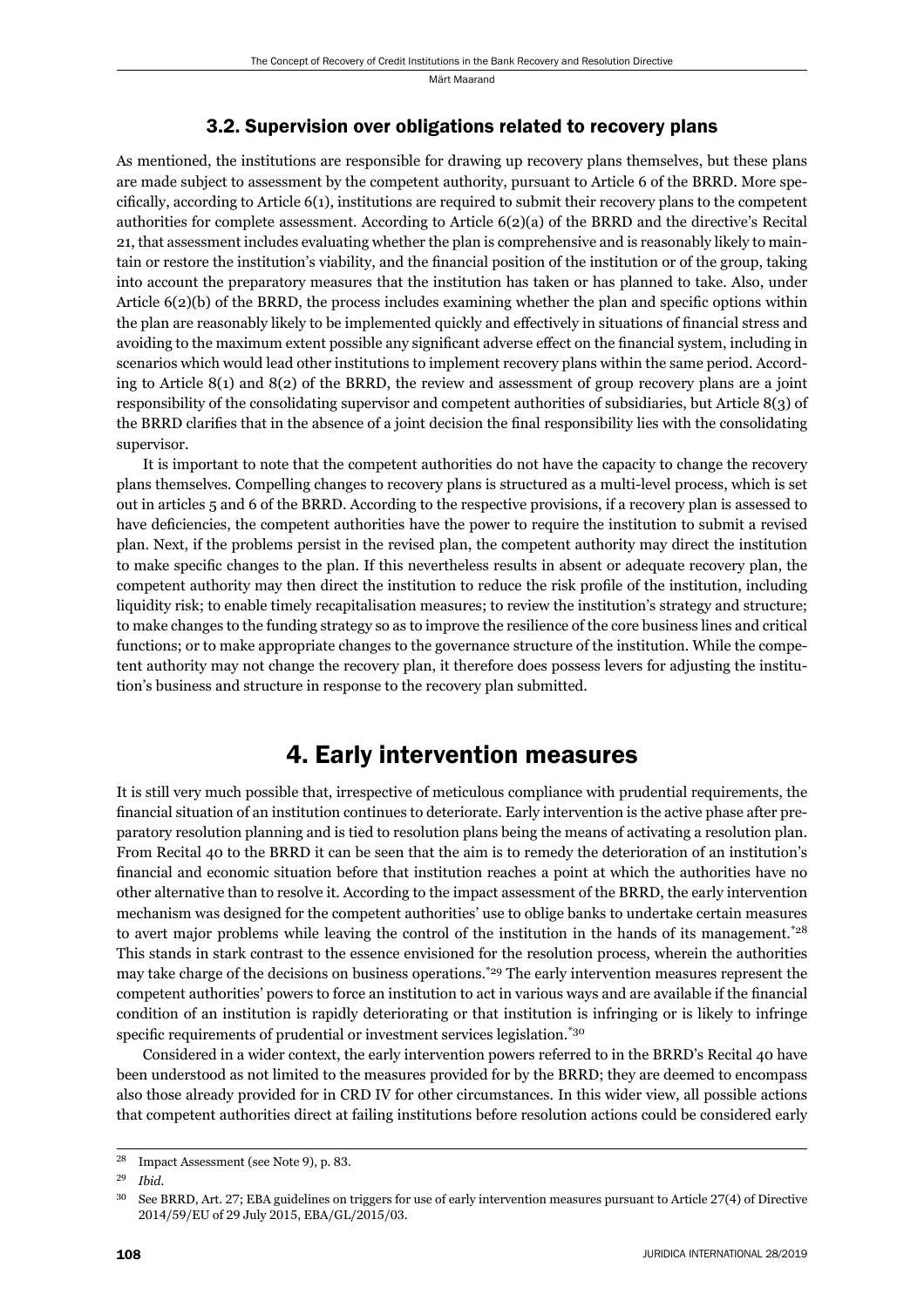intervention measures.\*31 The question is whether and, if so, how the measures in the BRRD broaden the powers derived from pre-existing EU prudential supervision legislation: CRD IV, the Capital Requirements Regulation, and the Single Supervisory Mechanism (SSM) Regulation\*32 as the basis of EU prudential supervision legislation.<sup>\*33</sup> The EU's harmonised fundamental prudential rules are formed by CRD IV and the Capital Requirements Regulation, while Article 2(9) and Article 6 of the SSM Regulation created the SSM and that regulation's Articles 1, 4, and 5 and Chapter III gave the European Central Bank the prudential supervisory powers.

The first early intervention measure, set out in Article  $27(1)(a)$  of the BRRD, covers the right to require that the management body of the institution shall implement one or more of the arrangements or measures set out in the recovery plan or to update such a recovery plan when the circumstances that led to the early intervention are different from the assumptions set out in the initial recovery plan. It covers also the right to require implementation of one or more of the arrangements or measures set out in the updated plan within a specific timeframe. In short, the competent authority can require an institution to activate parts of the recovery plan or require updating the plan. Given that this is explicitly provided for by neither CRD IV nor the Capital Requirements Regulation and in consideration of its nature, one can consider this measure recovery-specific.

The second measure, set out in Article  $27(1)(b)$  of the BRRD, is much milder and more general: the management body of the institution may be compelled to examine the situation, identify measures to overcome any problems identified, and draw up an action programme to overcome those problems and a timetable for its implementation. This can be viewed as exercising a power to force an institution into action, but, as it gives free hands to the institution and to the same management who led the institution into trouble, the measure's effectiveness on its own could obviously be disputed. The measure in question greatly resembles the supervisory power provided under the prudential framework to require institutions to present a plan to restore compliance with the requirements of CRD IV or the Capital Requirements Regulation, specified in Article 104(1)(c) of CRD IV, and with other relevant supervisory requirements as set out in Article 16(2)(c) of the SSM Regulation. The measure therefore broadens the powers from those available under CRD IV in situations wherein the institution is not yet in breach of the prudential requirements.

The third early intervention measure, provided for by Article  $27(1)(c)$  of the BRRD, is to require the management body of the institution to convene, or if the management body fails to comply with that requirement convene directly, a meeting of shareholders of the institution. The competent authority may set theand in both cases set the agenda and require certain decisions to be considered for adoption by the shareholders. Here, the responsibility for the decision is put on the highest decision-making body of the institution while the competent authority retains the guiding role. There is no such tool provided under the above-mentioned EU prudential legislation. The recovery system seems to shift the boundaries for possible guidance and direction by the competent authority through institution's shareholders.

Set out in Article  $27(1)(d)$  of the BRRD, the fourth measure entails requiring that one or more members of the management body or senior management be removed or replaced if found unfit to perform their duties pursuant to Article 13 of CRD IV or Article 9 of Directive 2014/65/EU. As is implied by the direct reference to the sources of the obligations, this is not a novel or a BRRD-specific measure, and indeed it is included in the toolbox of prudential supervision in the form of Article 16(2)(m) of the SSM Regulation.

Article  $27(1)(e)$  of the BRRD sets out the fifth measure, which is a more specific one: requiring the management body of the institution to draw up a plan for negotiation on restructuring of debt with some or all of its creditors in according to the recovery plan, where applicable. The harmonised EU prudential supervision framework does not feature this specific tool for supervisors. This renders it a recovery-specific measure. However, the prudential supervision legislation does, to some degree, provide for the next two early intervention measures mentioned in Article  $27(1)(f)$  and  $27(1)(g)$  of the BRRD, respectively: to require

 $\frac{31}{10}$  In national legislation, the national supervisor's powers can be formulated quite broadly, irrespective of the EU legislation. For example, the Estonian supervisory authority has a general right to make demands for compliance with legislation regulating the operation of a credit institution. See Krediidiasutuste seadus (Credit Institutions Act). RT I 1999, 23, 349; RT I, 13.03.2019 98 (in Estonian; English text available at https://www.riigiteataja.ee/en/eli/501042019006/consolide, accessed on 30 April 2019), §104(1)(15).

<sup>32</sup> Council Regulation (EU) No 1024/2013 of 15 October 2013 conferring specific tasks on the European Central Bank concerning policies relating to the prudential supervision of credit institutions [2013] OJ L 287/63 (the SSM Regulation).

<sup>&</sup>lt;sup>33</sup> It is possible that similar powers may be derived from other EU or national legislative acts, not covered in this article.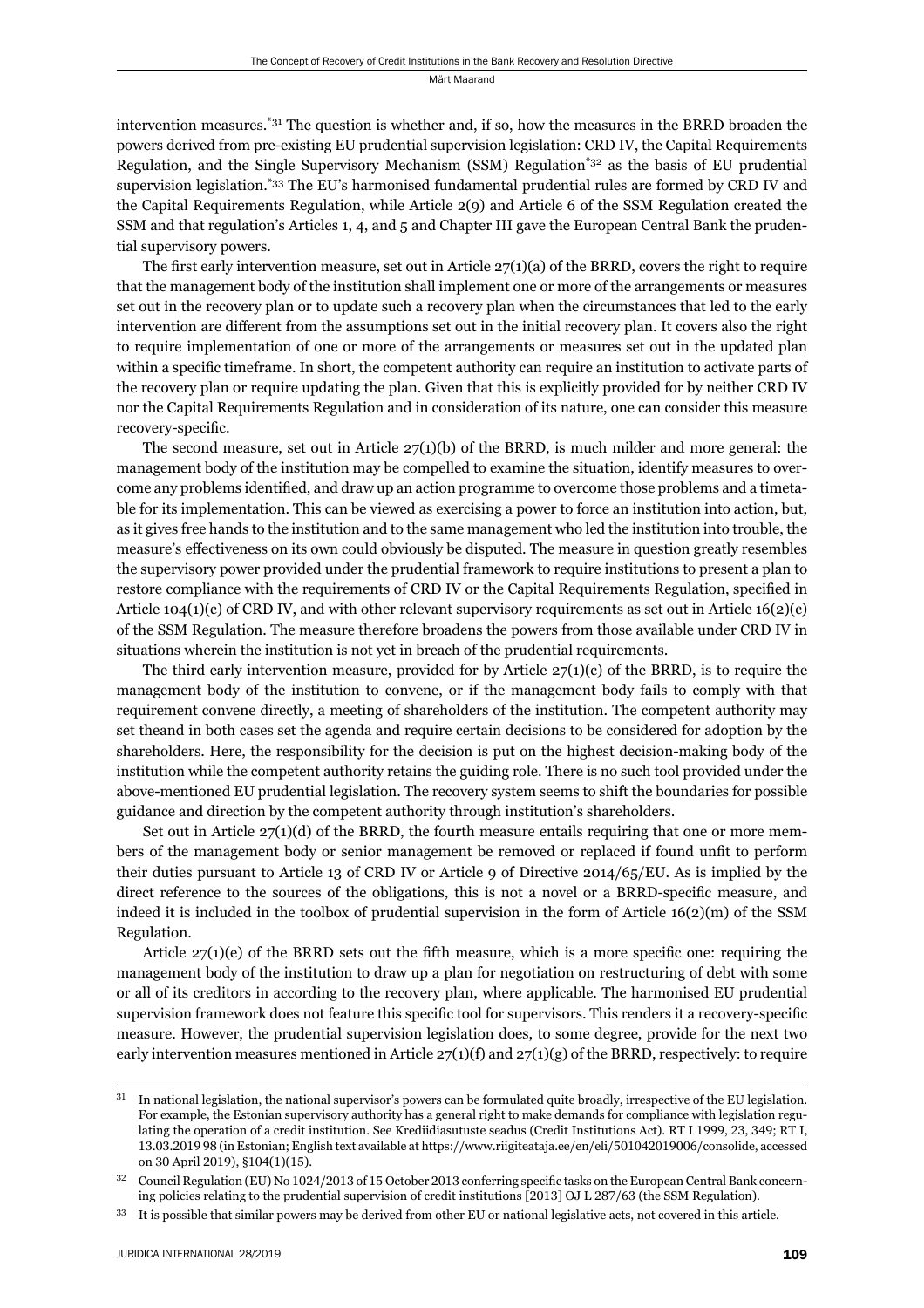changes to the institution's business strategy and to require changes to the legal or operational structures of the institution. CRD IV Article 104(1)(b) provides for a supervisory power to require reinforcement of the arrangements, processes, mechanisms, and strategies implemented in accordance with articles 73 and 74. The SSM Regulation's Article 16(2)(b) provides for powers to require reinforcement of these four. As Article 73 of CRD IV deals with strategies to assess and maintain internal capital and Article 74 with governance arrangements, and the SSM Regulation does not grant explicit power to require changes in legal structures, the powers conferred on the competent authorities by the recovery system could be interpreted to be somewhat broader.

The final early intervention measure, set out in  $27(1)(h)$  of the BRRD, involves the power to acquire, including through on-site inspections and provide to the resolution authority, all the information necessary in order to update the resolution plan and prepare for the possible resolution of the institution and for valuation of the assets and liabilities of the institution in accordance with Article 36 of the BRRD. In essence, the power to obtain information from the institution reiterates the power to obtain the information needed for prudential supervision laid down in articles 4(3) and 65(3) of CRD IV and Article 10 of the SSM Regulation.

Besides explicit early intervention measures, there are two competent authority powers that are not in the same list of designated early intervention measures *per se* but are closely related to them and have the same purpose. Firstly, according to Article 28 of the BRRD, the competent authority may, if the above named measures are not sufficient to reverse the deterioration of the institution, require the removal of the senior management or management body of the institution, in its entirety or with regard to individuals. The main difference from the similar measure of Article  $27(1)(d)$  of the BRRD, covered above, is the absence of the prerequisite of the member or management body being unfit for the duties. Secondly, if this still proves insufficient, the competent authorities may, according to Article 29 of the BRRD, appoint one or more temporary administrators for the institution themselves. A temporary administrator can be appointed either to temporarily replace the management body or to temporarily work with the management body, with the powers, role and functions, and term of the temporary administrator being determined by the competent authority. As one can clearly see, these powers entail direct involvement in the internal affairs of the institution, depriving the bodies normally entitled to appoint the managers of their right and powers to do so. On the other hand, this is not a power to interfere in the business decisions; its exercise changes only the management. These two measures are also structurally part of Title III of the BRRD, which covers early intervention, and constitute a subset of the powers available to the competent authority before the resolution authority's powers and resolution process. These go a step further than the early intervention measures, and the powers are broadened in certain situations, but they still do not cross the line between the competent authority's powers and the resolution authority's. Therefore, structurally and functionally these two tools should, more likely than not, be considered part of the recovery proceedings.

## 5. Conclusions

This article has explored the question of whether recovery of credit institutions could be considered a differentiable concept in the BRRD. It can be concluded that indeed, recovery in the sense applied in the BRRD can be distinguished from the pre-existing prudential framework and the concept of resolution on the basis of function and can be usefully treated as a separate concept. In its function, it stands between the pre-existing prudential framework on one hand and the resolution framework on the other. Recovery of credit institutions can be considered to consist of regulations regarding recovery planning, early intervention measures, and two measures not addressed by the starting proposition for this article: the power to remove the senior management or management body without the constraints of the similar resolutionlinked measure and the power to appoint a temporary administrator. With regard to the timeline, the order of application of the relevant regulation is prudential—recovery—resolution. However, it is not out of the question that prudential and recovery actions could, to some extent, overlap – with the recovery planning taking place in parallel with application of the prudential regulations and early intervention measures getting applied in conjunction with prudential supervisory powers.

Recovery plans are directly linked to the other main element of recovery, early intervention measures, through the measures activating the plan or parts of it. This article submits that, while some early